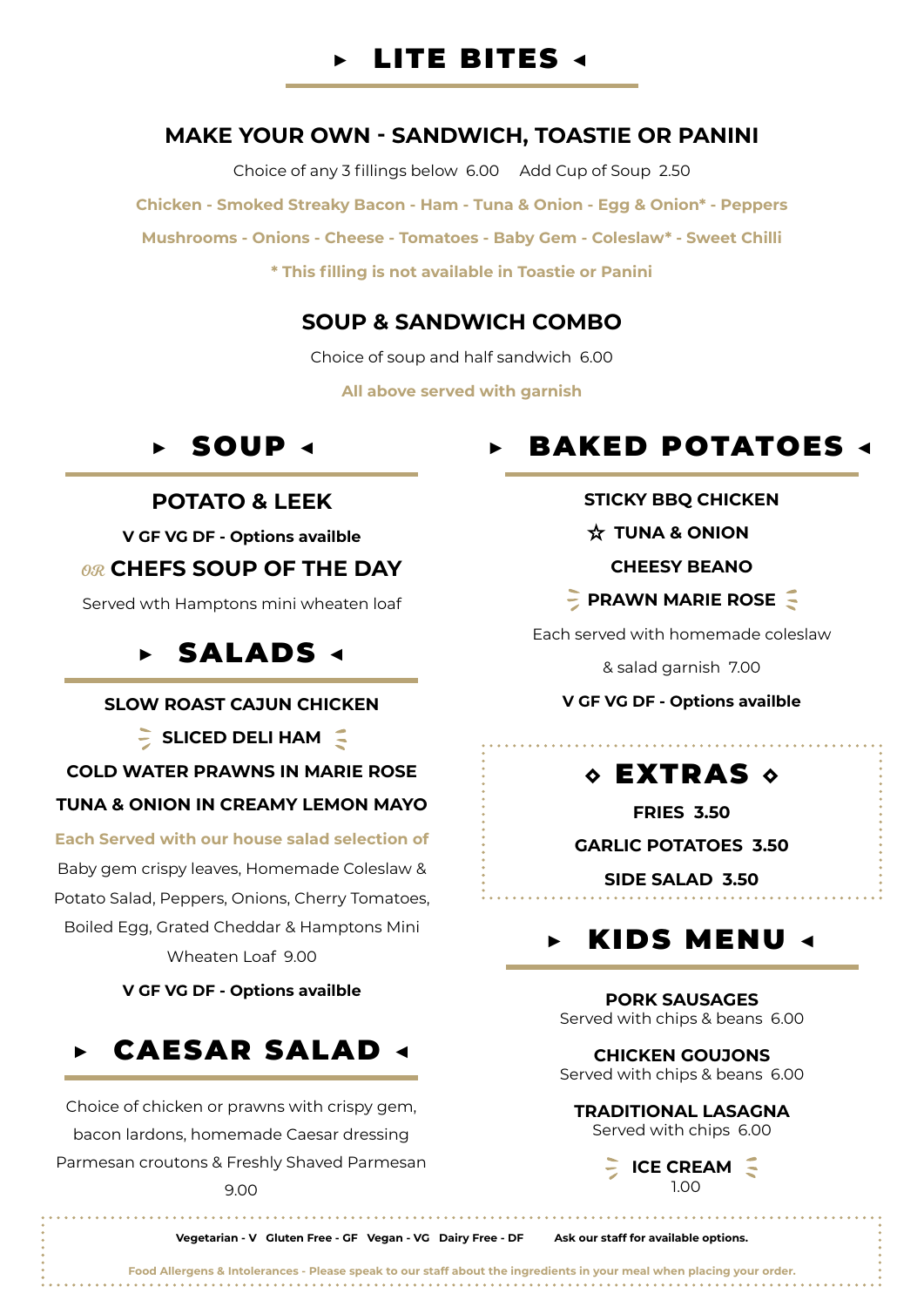

#### **CHICKEN GOUJONS**

Tender strips of chicken breast bound in a crispy breadcrumb served with a homemade sweet chilli sauce 10.00

## **CHEESE TOMATO & SPRING ONION QUICHE**

A slow baked savoury shortcrust pastry with lashings of cheese, tomato & spring onions bound in a savoury baked egg custard 9.00 **V**

## **LASAGNA DELLA CASA**

Traditional homemade lasagna of rich bolognese layred with pasta & gratinated with a creamy cheese sauce 10.00

## **6OZ CHARGRILLED SHORT RIB BURGER**

With gem lettuce, beef tomato, monterey jack cheese, crispy onion ring and smoked ketchup in a toasted brioche bun 12.00

**All above served with your choice of side**

**Fries - Garlic Potatoes - Side Salad**

## **CRISPY SHREDDED SWEET CHILLI CHICKEN**

Crispy shredded chicken, sweet chilli,

Must Try!

sesame and rocket salad 9.00

المتمام والمناور

## **CLUB SANDWICH**

3 slices of thick toasted artisan farm house granary layered with slow roast cajun chicken breast, crispy

bacon, baby gem, tomato & mayo 9.00

**Add Chips 2.00**

## **MALAYSIAN CHICKEN CURRY**

Slow roast chicken fillet bound in a creamy Malaysian style curry sauce

of caramelised onions in dark brown sugar, loaded with tomatoes and traditional blend of spices

served with saffron braised basmati rice 10.00 **Add Chips 2.00**

#### **V GF VG DF - Options availble**

**Please bear in mind our establishment is not gluten free as the possibility of cross contamination may occur however, we do create dishes that don't initially contain gluten.**

**Vegetarian - V Gluten Free - GF Vegan - VG Dairy Free - DF Ask our staff for available options.**

**Food Allergens & Intolerances - Please speak to our staff about the ingredients in your meal when placing your order.**